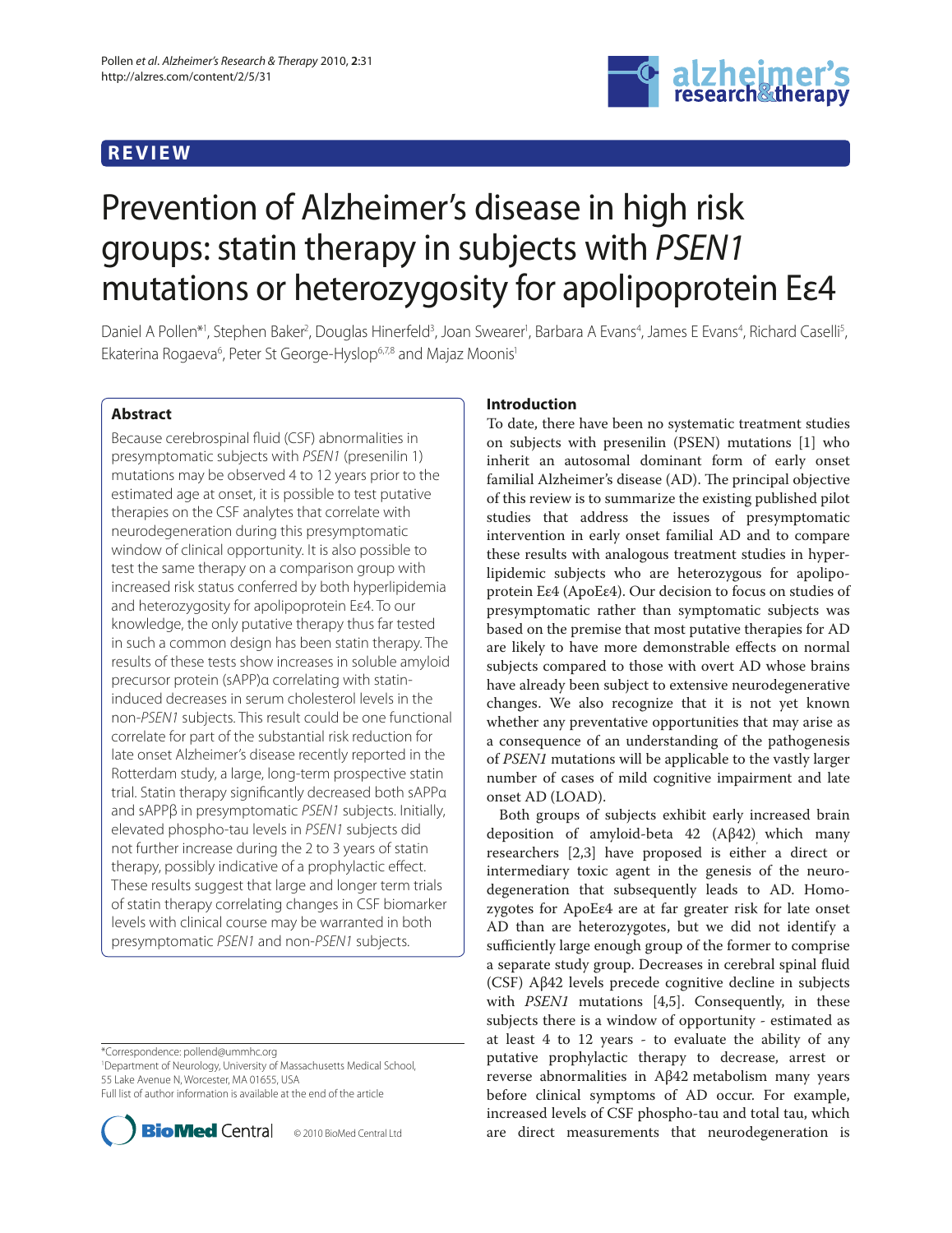already occurring, also precede clinical symptoms in *PSEN1* carriers [4,5].

## **Epidemiological and interventional studies of statins and Alzheimer's disease**

Over a decade ago, retrospective epidemiological studies strongly suggested that statin therapy reduced the risk of LOAD [6,7]. More recently, the prospective Rotterdam study [8], which included 6,992 participants followed for a mean of 9 years, has reported that statin therapy substantially reduced the risk of LOAD by almost 50%. Several recent studies of large cohorts have reached similar conclusions  $[9,10]$ . However, contrary findings were found in other large epidemiological studies [11- 13]. Methodological differences and the time and extent of the clinical assessments may account for some of these conflicting results and their interpretations  $[8,14]$ . Prospective studies failing to report a protective effect of statins tended to be characterized by limited durations of follow-up, often 3 years or less, to have a lower number of incident cases and sometimes inclusion of older subjects than in those studies reporting protective effects [8,14].

However, assuming that these protective effects of statins are genuine, it is not yet clear how statins may produce such effects and whether they are more related to the lipid lowering effects of statins or to the 'pleiotropic' effects of statins. Such non-lipid effects of statins with respect to possible risk-reduction of LOAD include the improvement of endothelial function, the reduction of reactive oxygen species and the suppression of inflammatory reactions  $[15,16]$ . Nor is there yet a consensus as to whether statins with a greater lipophilicity are associated with increased therapeutic benefit. However, the Rotterdam study [8] showed that the protective effects are independent of statin lipophilicity, although there was no reported comparison of the effects of atorvastatin with those of simvastatin, which is the more lipophilic of these two statins.

## **Mechanisms of putative benefits of statins in Alzheimer's disease**

Other work [17] has suggested that the putative benefits of statins may be attributed to a decrease in cholesterol levels in cellular membranes that would increase membrane fluidity so as to permit  $α$ -secretase to cleave amyloid precursor protein (APP) along non-amyloidogenic pathways. This would reduce the production of soluble APPβ (sAPPβ) that, in turn, would decrease the amount of substrate available for conversion by  $γ$ secretase to  $A\beta 42$ , which is assumed by many to be an agent within a cascade eventually responsible for neurodegeneration [2,3]. Pilot studies to date on presymptomatic subjects with *PSEN1* mutations have also

assessed the effects of statins as a function of their lipophilicity [18], as will be discussed.

The accessible relevant CSF analytes for such studies are the neurodegenerative triad of Aβ42, phospho-tau, and total tau, as well as the APP cleavage products sAPPα and sAPPβ, representing the initial stages of APP metabolism, and cholesterol, its precursor lathosterol, and its metabolite  $24(s)$ -hydroxycholesterol. These lipids serve as surrogate markers for changes in brain levels of these analytes following statin therapy. The descriptive data on our subjects and our experimental results with respect to the above analytes have been published [19].

## **Recruitment of subjects**

Subjects with presymptomatic *PSEN1* mutations were recruited from a large cohort that has participated in our studies since 1985 [20]. Affected members of this cohort carry the C410Y *PSEN1* mutation [1]. Approximately 40 at-risk members of this cohort were contacted, of whom roughly half either had already had presymptomatic genetic testing or agreed to such testing. Eight presymptomatic carriers were identified and six of these agreed to participate in the statin studies. Another cohort in the Worcester, Massachusetts area with double *PSEN1* mutations (P242H, R352H) was also identified, but only two presymptomatic carriers agreed to participate. Eleven non-*PSEN1* subjects who were hyperlipidemic and who, except for two cases, were heterozygous for ApoEε4 also agreed to participate.

There were hurdles to recruiting subjects that were different in the two cohorts.

A substantial number of at-risk subjects for the *PSEN1* mutation did not wish to know their genetic status, a concern expressed by most at-risk subjects in other *PSEN1* cohorts [21]. In both groups, some subjects declined to participate based on their reluctance to undergo pre-treatment and post-treatment lumbar punctures. Nevertheless, the obstacle of the limited number of participating subjects was partially compensated for by a series of observations over time for most *PSEN1* subjects (6 months, 1 year, 2 years and 3 years after statin treatment in comparison to pre-statin baseline levels). In addition, the application of general linear mixed statistical models [18] coupled with the large effects of statins over time on some of the tested analytes permitted a number of conclusions of robust significance.

The discovery that CSF abnormalities in neurodegenerative markers may occur a decade before clinical symptoms occur provides an opportunity to detect the effects of a putative treatment on CSF analytes many years before a subject would otherwise likely be clinically symptomatic. However, that long clinically asymptomatic duration is a two-edged sword in the sense that major changes in clinical status are unlikely to be easily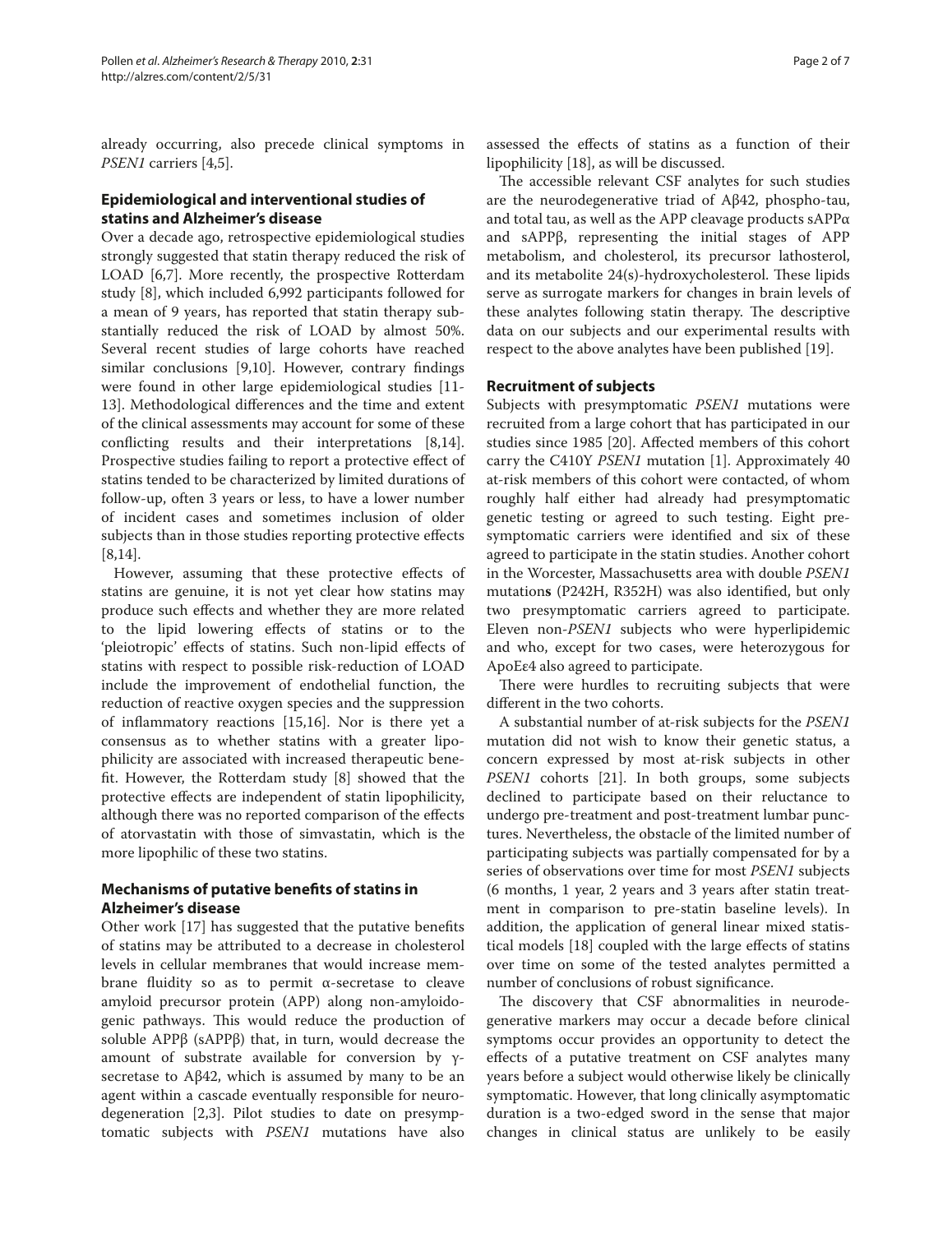| Analyte     | Primary objective<br><b>Statins</b> |           | Drug effect              |           |                          |           | <b>Controlled for lipids</b> |           |                          |           |
|-------------|-------------------------------------|-----------|--------------------------|-----------|--------------------------|-----------|------------------------------|-----------|--------------------------|-----------|
|             |                                     |           | Atorvastatin             |           | <b>Simvastatin</b>       |           | Atorvastatin                 |           | <b>Simvastatin</b>       |           |
|             | % change                            | P-value   | % change                 | P-value   | % change                 | P-value   | % change                     | P-value   | % change                 | P-value   |
| Non-PSEN1   |                                     |           |                          |           |                          |           |                              |           |                          |           |
| sAPPa       | 7                                   | 0.013     | $\sim$                   | <b>NS</b> | 13.1                     | 0.019     | 9.6                          | 0.0082    | 23.7                     | 0.0005    |
| sAPPB       | $\sim$                              | <b>NS</b> | $\sim$                   | <b>NS</b> | $\overline{\phantom{a}}$ | <b>NS</b> | $\overline{\phantom{a}}$     | <b>NS</b> | $\overline{\phantom{m}}$ | <b>NS</b> |
| Phospho-tau | $\sim$                              | <b>NS</b> | $\sim$                   | <b>NS</b> | $\overline{\phantom{a}}$ | <b>NS</b> | $\overline{\phantom{a}}$     | <b>NS</b> | $\overline{\phantom{a}}$ | <b>NS</b> |
| Total tau   |                                     | <b>NS</b> | $\sim$                   | <b>NS</b> | $\overline{\phantom{a}}$ | <b>NS</b> | $\overline{\phantom{a}}$     | <b>NS</b> | $\overline{\phantom{a}}$ | <b>NS</b> |
| AB42        | $\overline{\phantom{a}}$            | <b>NS</b> | $\sim$                   | <b>NS</b> | $\overline{\phantom{a}}$ | <b>NS</b> | $\overline{\phantom{a}}$     | <b>NS</b> | $\overline{\phantom{a}}$ | <b>NS</b> |
| PSEN1       |                                     |           |                          |           |                          |           |                              |           |                          |           |
| sAPPa       | $-16.5$                             | 0.0014    | $\overline{\phantom{a}}$ | <b>NS</b> | $-26.5$                  | 0.0002    | $\overline{\phantom{a}}$     | <b>NS</b> | $-24.1$                  | 0.0003    |
| sAPPB       | $-21.2$                             | 0.0005    | $\sim$                   | <b>NS</b> | $-31.5$                  | 0.0001    | $\overline{\phantom{a}}$     | <b>NS</b> | $\overline{\phantom{a}}$ | <b>NS</b> |
| Phospho-tau | $-8.3$                              | 0.076     | $\overline{\phantom{a}}$ | <b>NS</b> | $\overline{\phantom{a}}$ | <b>NS</b> | $\overline{\phantom{a}}$     | <b>NS</b> | $\overline{\phantom{a}}$ | <b>NS</b> |
| Total tau   | $\sim$                              | <b>NS</b> | $\sim$                   | <b>NS</b> | ٠                        | <b>NS</b> | $\sim$                       | <b>NS</b> | $\overline{\phantom{a}}$ | <b>NS</b> |
| AB42        | $\sim$                              | <b>NS</b> | $\sim$                   | <b>NS</b> | $\overline{\phantom{a}}$ | <b>NS</b> | $\overline{\phantom{a}}$     | <b>NS</b> | $\overline{\phantom{a}}$ | <b>NS</b> |

|  | Table 1. Effect of statin therapy with simvastatin or atorvastatin on analytes in non-PSEN1 and PSEN1 subjects |  |  |
|--|----------------------------------------------------------------------------------------------------------------|--|--|
|--|----------------------------------------------------------------------------------------------------------------|--|--|

Aβ42 = amyloid-beta 42; NS, not significant; sAPP, soluble amyloid precursor protein.

detectable unless subjects are studied up to and beyond the average age of risk for a particular kindred. All of our subjects maintained normal neuropsychological status during the relatively brief period of 3 to 4 years over which the studies on CSF analytes were carried out. An insufficient number of subjects remained in the study thereafter to complete longer term assessment of clinical status.

### **Results of statin therapy on CSF lipid levels**

All the data on the age, sex, *PSEN1* status and APOE genotype of our subjects together with statin type and dose over time with resultant serum total cholesterol and low density lipoprotein levels have been published [19]. Additionally, the resultant changes in CSF levels for lathosterol, cholesterol and 24(s)-hydroxycholesterol as a result of statin treatment have also been reported [19]. These CSF lipid levels reached a minimum at 7 months, a return to baseline at 15 months, an overshoot that peaked at 24 months and a drop towards baseline at 36 months. There were no differences in the effects of the two statins with respect to CSF lipid levels nor in *PSEN1* versus non-*PSEN1* subjects.

#### **Statin therapy and APP metabolism**

The results of statin therapy on levels of  $CSF$  sAPP $\alpha$ , sAPPβ, phospho-tau, total tau and Aβ42 [18] are shown for non-PSEN1 and PSEN1 subjects in Table 1. The first set of results - called 'Primary objectives' - gives the average effects of treatment independent of statin type. There was a significant increase in sAPP $\alpha$  of 7% ( $P = 0.013$ ) in the non-*PSEN1* subjects and a significant decrease in sAPPα of -16.5% (*P* = 0.0014) and in sAPPβ of -21.2% (*P* = 0.0005) in the *PSEN1* subjects. The decrease of -8.3% in phosphotau in the *PSEN1* subjects approaches significance  $(P = 0.076)$ .

When the changes in these same CSF analytes are correlated with the specific drugs ('Drug effect' columns in Table 1), but not with reduction in serum lipid levels, all of the significant changes in sAPP $\alpha$  and sAPP $\beta$  in both subject groups are associated with simvastatin therapy. However, when the data are correlated both with specific drug and the extent of reduction in serum lipid levels ('Controlled for lipids' columns in Table 1), there is a significant increase in sAPP $\alpha$  of 9.6% ( $P = 0.0082$ ) in the non-*PSEN1* subjects on atorvastatin and an increase of 23.7% ( $P = 0.0005$ ) for non-*PSEN1* subjects on simvastatin. However, the difference between the two statins with regard to increased sAPP $\alpha$  in this subject group was not significant.

In the *PSEN1* subjects, there was a reduction in sAPPα for the subjects on simvastatin. Moreover, the decrease in sAPPβ after simvastatin therapy found when not controlling for serum lipid levels was not significant when we controlled for reduction in serum lipid levels. Whether these discordant results indicate that the statin-induced reduction in sAPPβ in this subject group is not dependent on statin dose nor on the statin doserelated reduction in serum lipid levels or to other factors is not clear.

The above results related to APP metabolism were well fitted by general linear methods. However, fitting the temporally diphasic responses of statin-induced changes in CSF lipids required quadratic models. Consequently, it is unlikely that the changes observed in the CSF biomarkers are dependent upon CSF lipid levels.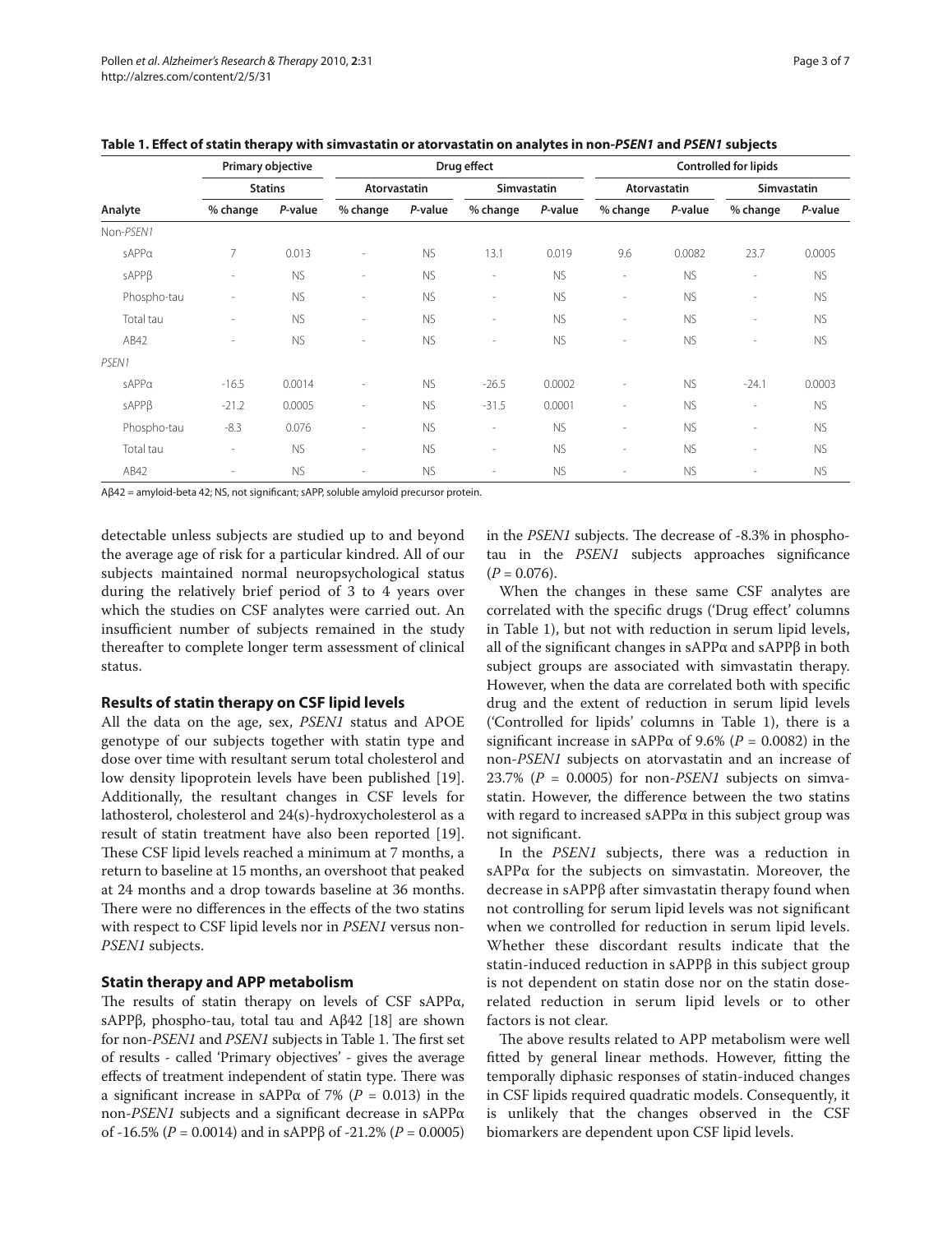Changes in sAPPβ in the non-*PSEN1* subjects were not significant nor were there any significant changes in Aβ42, phospho-tau and total tau.

## **Eff ects of statin therapy on CSF analytes**

The increase in sAPP $\alpha$  in the non-*PSEN1* asymptomatic subjects without a corresponding decrease in sAPPβ is at first glance surprising because, in general, it has been assumed that enhanced cleavage of APP by α-secretase results in a corresponding decrease in sAPPβ because less APP would be available as substrate for its generation [22]. However, that hypothesis, although apparently correct under many circumstances, does not always appear to be valid [23,24]. For example, a lack of exclusivity in the production of Aβ and sAPPα has been demonstrated in multiple human cell lines and in a transgenic mouse model in response to various activators [23].

In theory, the increases in sAPP $\alpha$  may be beneficial in risk-reduction of AD independent of whether there is a corresponding decrease in sAPPβ. For example, Kojro and colleagues [17] in their initial  $\alpha$ -secretase study noted that increased sAPP $\alpha$  has trophic effects [25], stimulates neurite outgrowth [26], regulates synaptogenesis [27], stabilizes neuronal calcium homeostasis [28], protects hippocampal and cortical neurons against the toxic effects of glutamate and AB peptide [29] and has memory-enhancing effects in normal and amnestic mice [30].

Although our result that there was no change in CSF Aβ42 levels, at least for the non-*PSEN1* subjects, is at first glance disappointing from a possible therapeutic perspective, it is not surprising given a similar result in human subjects with AD [24,31]. However, high doses of simvastatin have been shown to reduce both Aβ42 and Aβ40 in both the CSF and brain homogenates of guinea pig [32]. We have no data on Aβ40 metabolism given that all our CSF samples were assayed by Athena Diagnostics for Aβ42, phospho-tau and total tau; this laboratory did not offer assays for Aβ40. Consequently, our lack of accessibility to Aβ40 levels also precluded study of the effects of statin treatment on  $A\beta42/A\beta40$  ratios.

We do not know whether the oppositely directed changes in sAPPα by statins in the *PSEN1* and non-*PSEN1* subjects are the consequence of a different stage in the development of clinically presymptomatic neurodegeneration in these two groups, whether the mutation itself alters the accessibility of cleavage sites for APP metabolism, or whether there is greater underlying heterogeneity in the non-*PSEN1* subjects that favors the observed results.

The phospho-tau levels were normal to begin with in the non-*PSEN1* subjects and were not changed by statin therapy. Previous studies [33] observed that simvastatin, but not pravastatin, slightly reduced the levels of phospho-tau-181 in hypercholesterolemic subjects without dementia. Moreover, statin therapy has been reported to reduce neurofibrillary tangle burden found at autopsy [34]. In our studies of *PSEN1* subjects, statin therapy reduced the phospho-tau values by 8.3% approaching significance ( $P = 0.076$ ) but with no significant changes in total tau or Aβ42.

Nevertheless, the average pre-statin phospho-tau level in *PSEN1* carriers was already abnormally elevated at the onset of our studies and would be expected to have risen without treatment during the period of the study. Thus, the result that the phospho-tau levels did not rise during the course of our studies may suggest that further tests of statins in a larger group of *PSEN1* subjects may be warranted.

As for the non-*PSEN1* subjects, the increases in sAPPα after statin therapy are quite substantial and might be one of the factors contributing to the decreased risk of AD in subjects undergoing long-term statin therapy in several recent long-term trials [9-11].

### **Neurotoxic effects on Aβ42**

There are many potential mechanisms by which Aβ42 may lead to downstream neurodegeneration. These include direct neurotoxicity  $[2,3]$ , direct vascular endothelial dysfunction  $[35]$  and neuroinflammation  $[36]$ . The direct neurotoxic affects of Aβ42 oligomers [2,3] include reductions in glutamatergic synaptic transmission and plasticity and attenuation of excitatory synaptic transmission by decreasing the number of surface AMPA and NMDA receptors associated with a collapse of glutamatergic dendritic spines.

At present, it does not seem possible to detemine the relative neurotoxicities of the various effects of Aβ42 and their relative contributions could differ depending on the stage of disease. However, even if statin therapy does not decrease sAPPβ and Aβ42 in non-*PSEN1* subjects, there remains the possibility that increases in α-secretase activity activate a pathway that substantially reduces the neurotoxicity of Aβ42.

There is a possible relationship between our findings and recent work on a connection between cellular prion protein (PrPc ) and Aβ42 metabolism [37-38]. For example, PrP<sup>c</sup> has been reported to mediate the impairment of synaptic plasticity by Aβ oligomers [37]. According to these authors, the blockade of long-term potentiation may be rescued by anti-PrP antibodies that prevent  $Aβ$ oligomers from binding to  $PrP^c$  [38]. These studies [37-38] conclude that PrP<sup>c</sup> is a mediator of Aβ oligomerinduced synaptic dysfunction and that  $PrP^c$ -specific pharmacologic interventions may have therapeutic potential for the treatment of AD. Moreover, studies of memory impairment in a mouse model of AD have found that the deletion of PrP<sup>c</sup> expression dissociated Aβ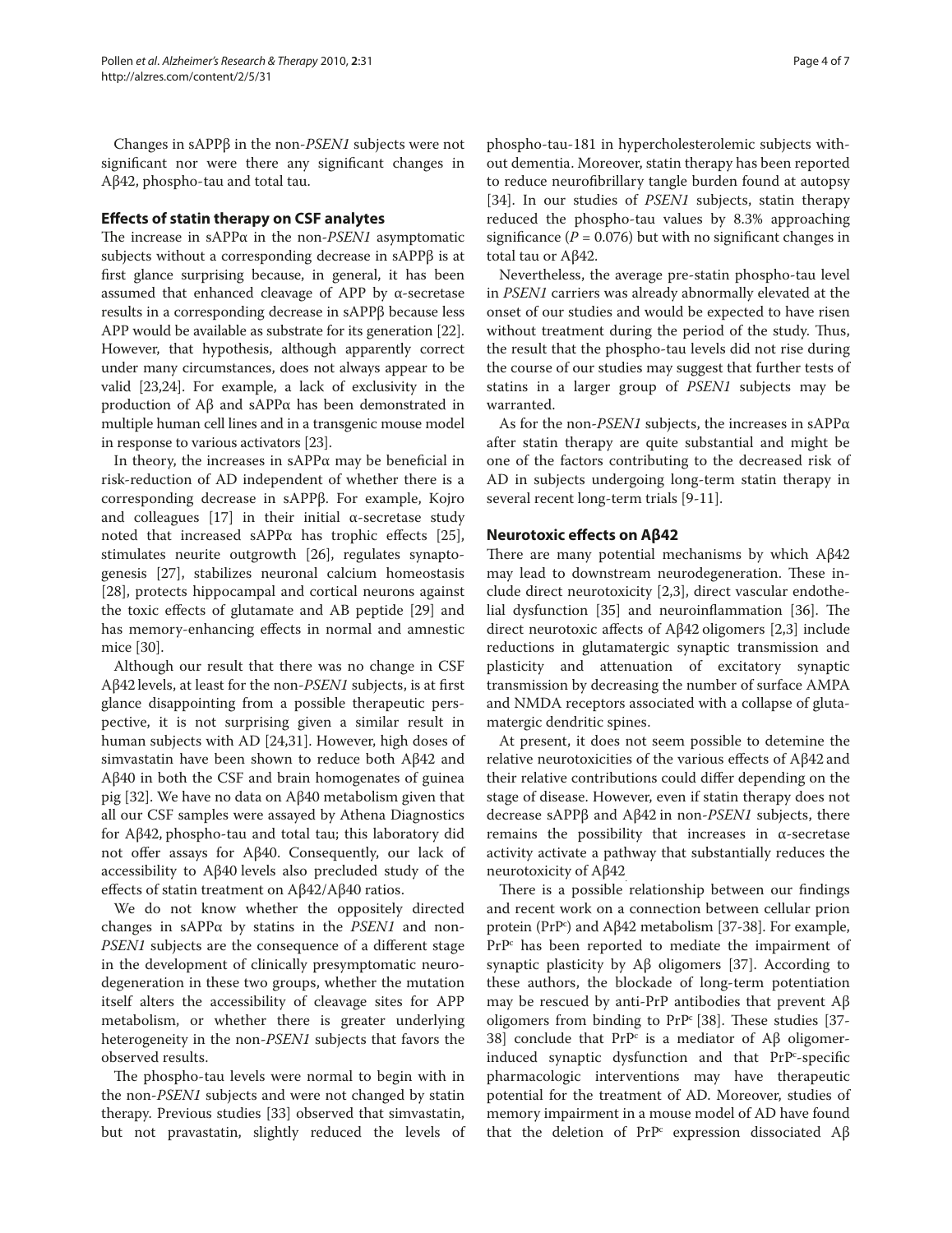accumulation from behavioral impairment in mice, suggesting that the cognitive deficit normally resulting from some aspect of the Aβ42 cascade selectively requires  $PrP^{c}$  [39].

However, even more recently, three groups [40-42] studying different model systems from those utilized by the above authors, although confirming the high avidity of Aβ42 for PrP<sup>c</sup>, failed to confirm any reduction in the neurotoxicity of Aβ42 in the absence of its binding to PrPc . Clearly, it would be of great interest if it could be determined whether the original results apply to humans. Moreover, α-secretase has been reported to be responsible for the physiological processing of  $PrP^c$  in the middle of its toxic sequence [43-45]. Thus, Cisse and Mucke [45] suggest that one way to prevent both  $\text{A}\beta$ production and the downstream mediation of PrPc might be to increase α-secretase activity. We suggest the possibility that a statin-induced increase in  $\alpha$ -secretase activity could, assuming that the Aβ42-PrPc link for the neurotoxicity of Aβ42 applies in humans, lead to the reduction of the neurotoxicity of Aβ42 even if its concentration was not reduced. Thus, our recent findings preceding publications about the proposed link between Aβ42 oligomers and  $Pr<sup>pc</sup>$  (together with their cleavage by  $\alpha$ -secretase) may take on added significance, at least for the reduction of AD risk in non-*PSEN1* subjects, depending upon the outcome of the  $A\beta42-PrP^c$  controversy.

Moreover, other agents increase the production of  $\alpha$ secretase, at least in cell lines. For example, both testosterone [46] and estradiol [47] increase the secretion of the non-amyloidogenic APP fragment, sAPPα, and decrease the secretion of Aβ peptides. It would be of great interest to know whether testosterone and estradiol have similar actions in human males and females, respectively, for carriers of *PSEN1* mutations as well as for carriers of ApoEε4 alleles.

It is also well established that mid-life serum total cholesterol levels are associated with an increased risk of both AD and vascular dementia [48]. Clearly, dementia risk factors are best addressed well before disease symptoms appear. While there is strong evidence that these conclusions apply to non-*PSEN1* subjects, it is important to know whether or not they apply to *PSEN1* subjects as well.

Although this review has focused on the relationship of putative statin therapy with excess Aβ42 assumed to be part of the cascade that leads to neurodegenerative factors, pleiotropic effects of statins must be considered. For example, others have suggested that the putative beneficial effects of statins might be through the production of nitric oxide at the microvascular endothelial level [5]. Moreover, a recent study suggests that mutations in *PSEN1* genes may produce defective lysosomal proteolysis, which could itself represent a basis

for pathologic protein accumulations in neuronal cell death leading to the identification of novel therapeutic targets [49].

#### **Conclusion**

Long-term statin therapy in non-*PSEN1* hyperlipidemic subjects largely heterozygous for ApoEε4 produced substantial increases in CSF sAPPα. It would be of great interest to know whether this effect, if confirmed in larger studies, contributes to the substantial reduction of risk of AD shown in several large and long-term prospective studies [24].

It would also be of great interest to know whether presymptomatic subjects with *PSEN1* mutations would experience beneficial clinical results given our finding that statins decreased sAPPβ in such subjects, and that initially elevated CSF phospho-tau levels did not further rise over the 2 to 3 years of statin therapy.

It is the hope of many researchers in this field that RNA interference [50] or the application of microRNA techniques [51,52] will eventually lead to breakthroughs in the correction of the increased risk factors conferred by the early onset AD mutations as well as the risk of AD associated with ApoEε4 alleles. However, such aspirations should not diminish present efforts to pursue some of the current approaches described here.

In this respect, perhaps the most exciting prospect of the work reviewed here are the relatively large (23.7%) and statistically robust (*Ρ* ≤ 0.001) increases in sAPPα in our statin-treated asymptomatic subjects who were heterozygous for ApoEε4 when controlling for statininduced decreases in serum cholesterol levels [18]. If an increase in  $sAPP\alpha$  is a prophylactic target for the prevention of AD, then these studies open the way for both augmentation studies of such effects and to compare the magnitude of the static effects observed here with those of other putative therapeutic agents.

Finally, we note that statin therapy has, in general, not been effective in treatment of established AD. For example, a 2002 randomized placebo-controlled 26-week trial of simvastatin in 44 patients with probable LOAD (genetic associations not specified) found no significant alteration of CSF Aβ40 or Aβ42 levels, but patients with mild AD showed a reduction in CSF Aβ40 that was correlated with a reduction of 24S-hydroxycholesterol [31]. The Alzheimer's Disease Cholesterol-Lowering Treatment (ADCLT) trial examined the effects of atorvastatin over the course of 1 year in 98 individuals with mild to moderate LOAD and found hypercholesterolemic ApoEε4 carriers with mild to moderate AD were most likely to show modest benefits on the ADAS-Cog after 6 months of treatment [53], but no such positive result was found in the much larger LEADe study encompassing 640 patients over 72 weeks [54]. Similarly, no reduction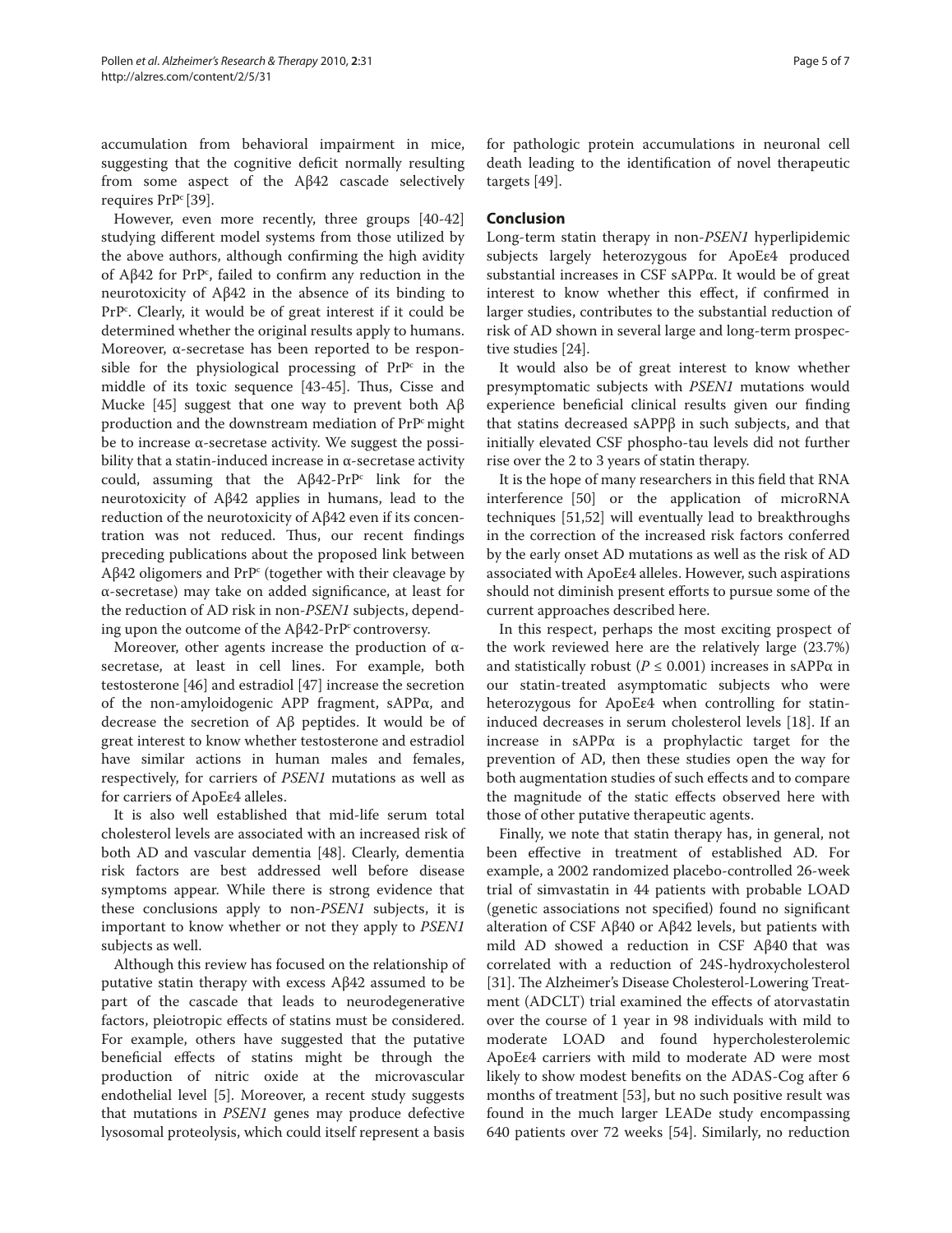This article is part of a review series on Prevention trials. Other articles in the series can be found online at http://alzres.com/series/ preventiontrials

in the rate of decline in neuropsychological test performance was found among the 5,804 participants aged 72 to 80 years with pronounced vascular risks in the PROSPER study randomized to either receive pravastatin or placebo over a 3-year period of observation [55]. A recent Cochrane review update has therefore maintained its conclusion that statin therapy is of no proven benefit for the prevention of AD [56]. However, none of these negative results of statin therapy in established AD or in the very elderly with severe vascular risk factors excludes the possibility that statins must be started before neurodegenerative processes are well under way to be effective in reducing risk of AD.

#### **Abbreviations**

Aβ42, amyloid-beta 42; AD, Alzheimer's disease; ApoEε4, apolipoprotein Eε4; APP, amyloid precursor protein; CSF, cerebral spinal fluid; PrP, prion protein; PrP<sup>c</sup>, cellular prion protein; PSEN, presenilin; sAPP, soluble amyloid precursor protein.

#### **Competing interests**

The authors declare that they have no competing interests.

#### **Acknowledgments**

We sincerely thank our subjects for their participation in these studies. We thank an anonymous foundation for initial support (DAP, MM). We also thank the families of Edith Marrone, Paul Riley and Peter Simmarano for arranging benefits to help support our work. This work was also supported by grants from the Ontario Research Fund (PGH) and Canadian Institutes of Health Research (ER, PGH). We are especially grateful to two anonymous reviewers whose constructive comments have greatly improved the present drafts.

#### **Author details**

1 Department of Neurology, University of Massachusetts Medical School, Worcester, MA 01655, USA. <sup>2</sup> Bioinformatics Unit, Information Services and Cell Biology, University of Massachusetts Medical School, Worcester, MA 01655, USA.<sup>3</sup> Jackson Laboratory, Bar Harbor, ME 04609, USA. <sup>4</sup>Proteomics and Mass Spectrometry, University of Massachusetts Medical School, Worcester, MA 01655. <sup>5</sup>Department of Neurology, Mayo Clinic, Scottsdale, AZ 85250, USA.<br><sup>6</sup>Llniversity of Toronto, Department of Medicine, Tanz Centre for Besearch in University of Toronto, Department of Medicine, Tanz Centre for Research in Neurodegenerative Diseases, Toronto, Ontario, Canada, M5S 3H2. 7 Division of Neurology, Department of Medicine, University of Toronto and Toronto Western Hospital, Ontario, Canada. <sup>8</sup>Department of Clinical Neurosciences, University of Cambridge, Cambridge, CB2 0XY, UK.

#### Published: 29 October 2010

#### **References**

- 1. Sherrington R, Rogaev El, Liang Y, Rogaeva EA, Levesque G, Ikeda M, Chi H, Lin C, Li G, Holman K, et al.: Cloning of a gene bearing missense mutations in early-onset familial Alzheimer's disease. Nature 1995, 375:756-760.
- 2. Walsh, DM, Selkoe DJ: A beta oligomers a decade of discovery. J Neurochem 2007, 101:1172-1184.
- 3. Li S, Shankar GM, Selkoe DJ: How do soluble oligomers of amyloid betaprotein impair hippocampal synaptic plasticity? Front Cell Neurosci 2010, 4:5.
- 4. Moonis M, Swearer JM, Dayaw MP, St George-Hyslop P, Rogaeva E, Kawarai T, Pollen DA: Familial Alzheimer disease: decreases in CSF Abeta42 levels precede cognitive decline. Neurology 2005, 65:323-325.
- 5. Petrie EC, Cross DJ, Galasko D, Schellenberg GD, Raskind MA, Peskind ER, Minoshima S: Preclinical evidence of Alzheimer changes: convergent

cerebrospinal fluid biomarker and fluorodeoxyglucose positron emission tomography findings. Arch Neurol 2009, 66:632-637.

- 6. Wolozin B, Kellman W, Ruosseau P, Celesia GG, Siegel G: Decreased prevalence of Alzheimer disease associated with 3-hydroxy-3 methyglutaryl coenzyme A reductase inhibitors. Arch Neurol 2000, 57:1439-1443.
- 7. Jick H, Zornberg GL, Jick SS, Seshadri S, Drachman DA: Statins and the risk of dementia. Lancet 2000, 356:1627-1631.
- 8. Haag MD, Hofman A, Koudstaal PJ, Stricker BH, Breteler MM: Statins are associated with a reduced risk of Alzheimer disease regardless of lipophilicity. The Rotterdam Study. J Neurol Neurosurg Psychiatry 2009, 80:13-17.
- 9. Cramer C, Haan MN, Galea S, Langa KM, Kalbfleisch JD: Use of statins and incidence of dementia and cognitive impairment without dementia in a cohort study. Neurology 2008, 71:344-350.
- 10. Sparks DL, Kryscio RJ, Sabbagh MN, Connor DJ, Sparks LM, Liebsack C: Reduced risk of incident AD with elective statin use in a clinical trial cohort. Curr Alzheimer Res 2008, 5:416-421.
- 11. Heart Protection Study Collaborative Group: MRC/BHF Heart protection study of cholesterol lowering with simvastatin in 20,536 high-rsk individuals: a randomized placebo controlled trial. Lancet 2002, 30:7-22.
- 12. Zandi PP, Sparks DL, Khachaturian AS, Tschanz J, Norton M, Steinberg M, Welsh-Bomer KA, Breitner JC: Do statins reduce risk of incident dementia and Alzheimer disease? The Cache County Study. Arch Gen Psychiatry 2005, 62:217-224.
- 13. Arvanitakis Z, Schneider JA, Wilson RS, Bienias JL, Kelly JF, Evans DA, Bennett DA: Statins, incident Alzheimer disease, change in cognitive function, and neuropathology. Neurology 2008, 70:1795-1802.
- 14. Sparks L: Statins and cognitive function. J Neurol Neurosurg Psychiatry 2009, 80:1.
- 15. Cordle A, Landreth G: 3-Hydroxy-3-methylglutaryl-coenzyme A reductase inhibitors attenuate  $\beta$ -amyloid-induced microglial inflammatory responses. J Neurosci 2005, 25:299-307.
- 16. Miida T, Takahashi A, Ikeuchi T: Prevention of stroke and dementia by statin therapy: experimental and clinical evidence of their pleiotropic effects. Pharmacol Ther 2007, 113:378-393.
- 17. Kojro E, Gimpl G, Lammich S, Marz W, Fahrenholz F: Low cholesterol stimulates the nonamyloidogenic pathway by its effect on the alpha -secretase ADAM 10. Proc Natl Acad Sci U S A 2001, 98:5815-5820.
- 18. Hinerfeld DA, Moonis M, Swearer JM, Baker SP, Caselli RJ, Rogaeva E, St George-Hyslop P, Pollen DA: Statins differentially affect amyloid precursor protein metabolism in presymptomatic PS1 and non-PS1 subjects. Arch Neurol 2007, 64:1672-1673.
- 19. Evans BA, Evans JE, Baker SP, Kane K, Swearer J, Hinerfeld D, Caselli R, Rogaeva E, St George-Hyslop P, Moonis M, Pollen DA: Long-term statin therapy and CSF cholesterol levels: implications for Alzheimer's disease. Dement Geriatr Cogn Disord 2009, 27:519-524.
- 20. Pollen DA: The Quest for the Genetic Origins of Alzheimer's Disease. Oxford University Press; 1996.
- 21. Ringman JM, Grill J, Rodriguez-Agudelo Y, Chavez M, Xiong C: Commentary on "a roadmap for the prevention of dementia II: Leon Thal Symposium 2008." Prevention trials in persons at risk for dominantly inherited Alzheimer's disease: opportunities and challenges. Alzheimers Dement 2009, 5:166-171.
- 22. Checler F: Processing of the β-Amyloid precursor protein and it regulation in Alzheimer's disease. J Neurochem 1995, 65:1431-1444.
- 23. Mills J, Reiner PB: Regulation of amyloid precursor protein cleavage. J Neurochem 1999, 72:443-460.
- 24. Hoglund K, Syversen S, Lewczuk P, Wallin A, Wiltfang J, Blennow K: Statin treatment and a disease-specific pattern of beta-amyloid peptides in Alzheimer's disease. Exp Brain Res 2005, 164:205-214.
- 25. Araki W, Kitaguchi N, Tokushima Y, Ishii K, Aratake H, Shimohama S, Nakamurua S, Kimura J: Trophic effect of beta-amyloid precursor protein on cerebral cortical neurons in culture. Biochem Biophys Res Commun 1991, 181:25-71.
- 26. Small DH, Nurcombe V, Reed G, Clarris H, Moir R, Beyreuther K, Masters CL: A heparin-binding domain in the amyloid protein precursor of Alzheimer's disease is involved in the regulation of neurite outgrowth. *J Neurosci* 1994, 14:2117-2127.
- 27. Morimoto T, Ohsawa I, Takamura C, Ishiguro M, Kohsaka S: Involvement of amyloid precursor protein in function synapse formation in cultured